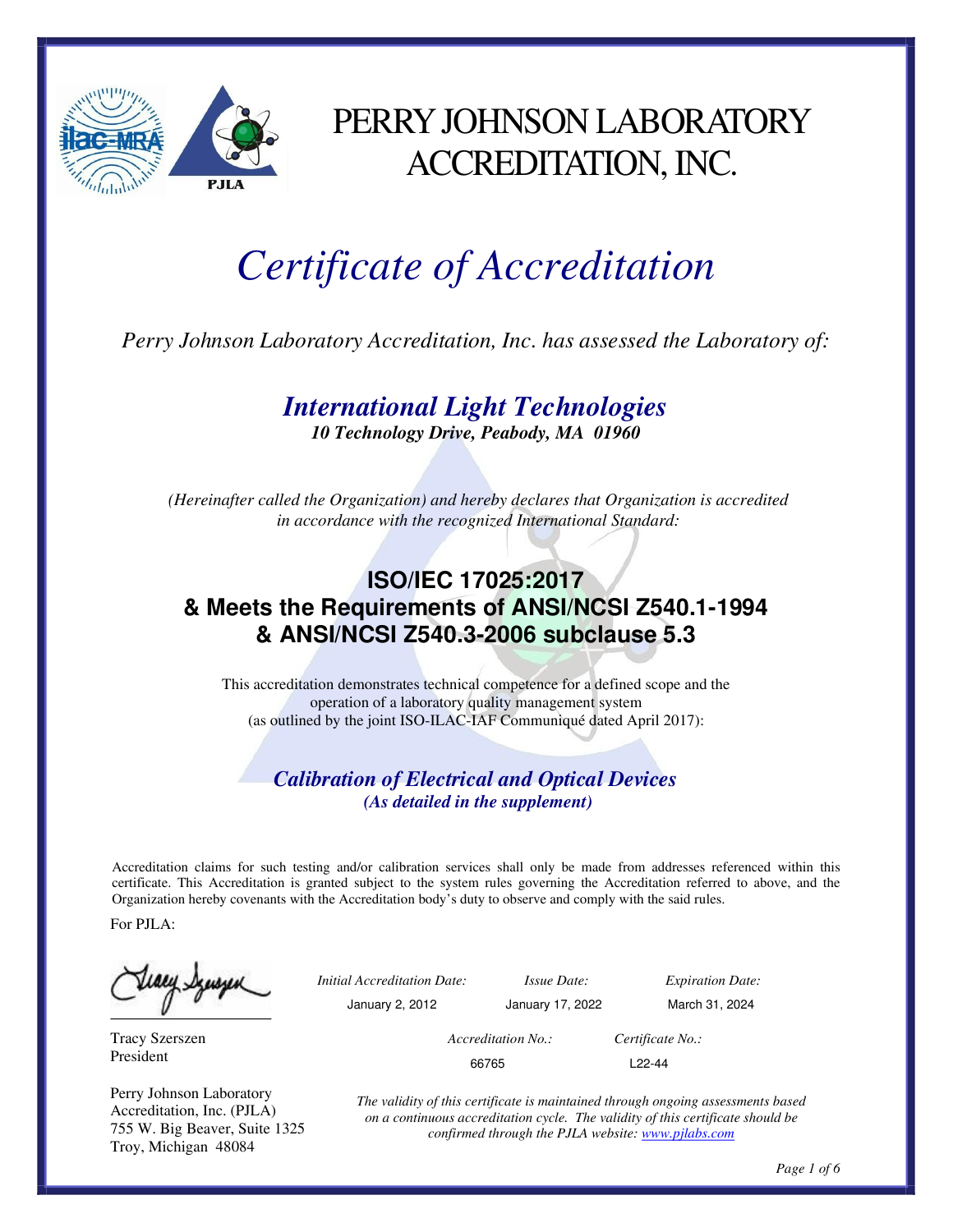

#### **International Light Technologies**

10 Technology Drive, Peabody, MA 01960 Contact Name: John Ellis Phone: 978-818-6180

*Accreditation is granted to the facility to perform the following calibrations:*

| Electrical                                              |                                                       |                                                                                                          |                                                                                         |
|---------------------------------------------------------|-------------------------------------------------------|----------------------------------------------------------------------------------------------------------|-----------------------------------------------------------------------------------------|
| <b>MEASURED INSTRUMENT,</b><br><b>OUANTITY OR GAUGE</b> | <b>RANGE</b><br>(AND SPECIFICATION WHERE APPROPRIATE) | <b>CALIBRATION AND</b><br><b>MEASUREMENT</b><br><b>CAPABILITY EXPRESSED</b><br>AS AN UNCERTAINTY $(\pm)$ | <b>CALIBRATION</b><br><b>EQUIPMENT</b><br><b>AND REFERENCE</b><br><b>STANDARDS USED</b> |
| Research Radiometers &                                  | $1 \text{ mA}$                                        | $3.6 \times 10^{-7}$ A                                                                                   | Keithley Current                                                                        |
| <b>Photometers</b>                                      | 100 uA                                                | $3.4 \times 10^{-8}$ A                                                                                   | Calibrator                                                                              |
| Fixed points <sup>F</sup>                               | 10 uA                                                 | $6.2 \times 10^{-9}$ A                                                                                   |                                                                                         |
|                                                         | 1 uA                                                  | 6.5 x $10^{-10}$ A                                                                                       |                                                                                         |
|                                                         | $100 \text{ nA}$                                      | $7.3 \times 10^{-11}$ A                                                                                  |                                                                                         |
|                                                         | 10 nA                                                 | 7.9 x $10^{-12}$ A                                                                                       |                                                                                         |
|                                                         | 1 nA                                                  | $8.4 \times 10^{-13}$ A                                                                                  |                                                                                         |
|                                                         | $100\ \mathrm{pA}$                                    | $2.6 \times 10^{-13}$ A                                                                                  |                                                                                         |
|                                                         | $10\ \mathrm{pA}$                                     | $1.3 \times 10^{-13}$ A                                                                                  |                                                                                         |
|                                                         | 1 pA                                                  | 4.2 x $10^{-14}$ A                                                                                       |                                                                                         |

 $\overline{\phantom{a}}$ 

#### Optical

| <b>O</b> bucal                         |                                                                                                          |                             |                       |
|----------------------------------------|----------------------------------------------------------------------------------------------------------|-----------------------------|-----------------------|
| <b>MEASURED INSTRUMENT,</b>            | <b>RANGE</b>                                                                                             | <b>CALIBRATION AND</b>      | <b>CALIBRATION</b>    |
| <b>QUANTITY OR GAUGE</b>               | (AND SPECIFICATION WHERE APPROPRIATE)                                                                    | <b>MEASUREMENT</b>          | <b>EQUIPMENT</b>      |
|                                        |                                                                                                          | <b>CAPABILITY EXPRESSED</b> | <b>AND REFERENCE</b>  |
|                                        |                                                                                                          | AS AN UNCERTAINTY (±)       | <b>STANDARDS USED</b> |
| Spectroradiometers Spectral Irradiance |                                                                                                          |                             | Calibrated Standard   |
| At the listed Wavelengths <sup>F</sup> |                                                                                                          |                             | Lamp                  |
| $200 \text{ nm}$ to $350 \text{ nm}$   | $1 \times 10^{-9}$ W/cm <sup>2</sup> nm to $1 \times 10^{-2}$ W/cm <sup>2</sup> nm                       | 11 % of Reading             | OP-0084, OP-0089      |
| 900 nm to 1 050 nm                     | $1 \times 10^{-6}$ W/cm <sup>2</sup> nm to $4 \times 10^{-2}$ W/cm <sup>2</sup> nm                       | 5 % of Reading              |                       |
| 350 nm to 400 nm                       | $3 \times 10^{-8}$ W/cm <sup>2</sup> nm to $1 \times 10^{-2}$ W/cm <sup>2</sup> nm                       | 5 % of Reading              | Calibrated Standard   |
| 400 nm to 900 nm                       | $1 \times 10^{-7}$ W/cm <sup>2</sup> nm to 7 x 10 <sup>-3</sup> W/cm <sup>2</sup> nm                     | 3.3 % of Reading            | Lamp                  |
|                                        |                                                                                                          |                             | OP-0084, OP-0089,     |
|                                        |                                                                                                          |                             | OP-0130               |
| Spectroradiometers Spectral Radiance   |                                                                                                          |                             | Calibrated Standard   |
| At the listed Wavelengths <sup>F</sup> |                                                                                                          |                             | Lamp OP-0006          |
| 250 nm to 350 nm                       | $5 \times 10^{-8}$ W/sr cm <sup>2</sup> nm to $3 \times 10^{-2}$ W/sr cm <sup>2</sup> nm                 | 11 % of Reading             |                       |
| 350 nm to 400 nm                       | $\frac{1}{5}$ x 10 <sup>-8</sup> W/sr cm <sup>2</sup> nm to 2 x 10 <sup>-3</sup> W/sr cm <sup>2</sup> nm | 5 % of Reading              |                       |
| $400 \text{ nm}$ to $900 \text{ nm}$   | $2 \times 10^{-7}$ W/sr cm <sup>2</sup> nm to $2 \times 10^{-3}$ W/sr cm <sup>2</sup> nm                 | 3.3 % of Reading            |                       |
| 900 nm to 1 050 nm                     | $2 \times 10^{-6}$ W/sr cm <sup>2</sup> nm to $2 \times 10^{-2}$ W/sr cm <sup>2</sup> nm                 | 5 % of Reading              |                       |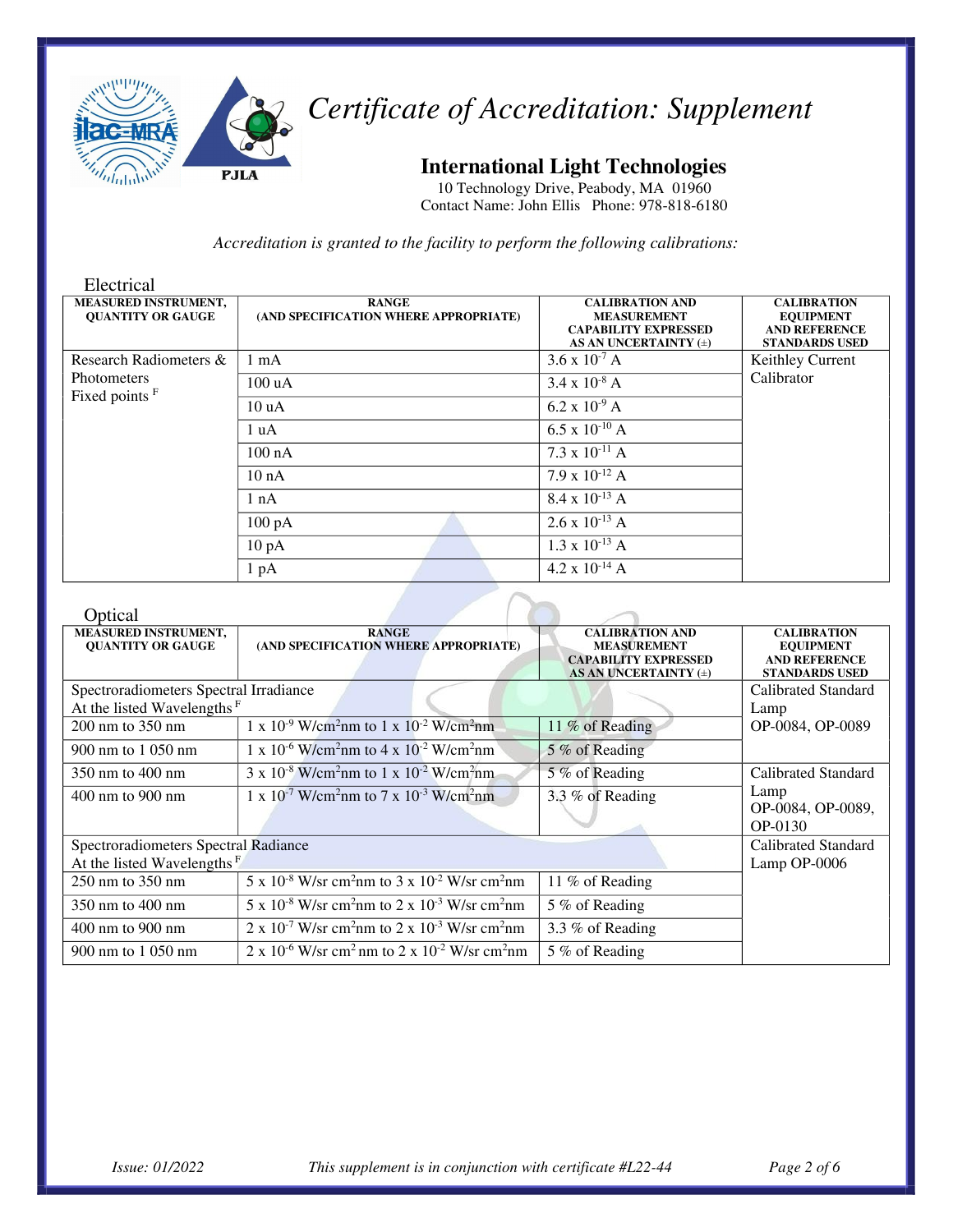

**International Light Technologies**

10 Technology Drive, Peabody, MA 01960 Contact Name: John Ellis Phone: 978-818-6180

| Optical                                                 |                                                                                   |                                                                                                      |                                                                                                                                                                                                |
|---------------------------------------------------------|-----------------------------------------------------------------------------------|------------------------------------------------------------------------------------------------------|------------------------------------------------------------------------------------------------------------------------------------------------------------------------------------------------|
| <b>MEASURED INSTRUMENT,</b><br><b>OUANTITY OR GAUGE</b> | <b>RANGE</b><br>(AND SPECIFICATION WHERE APPROPRIATE)                             | <b>CALIBRATION AND</b><br><b>MEASUREMENT</b><br><b>CAPABILITY EXPRESSED</b><br>AS AN UNCERTAINTY (±) | <b>CALIBRATION</b><br><b>EQUIPMENT</b><br><b>AND REFERENCE</b><br><b>STANDARDS USED</b>                                                                                                        |
| Spectroradiometers Spectral flux                        |                                                                                   |                                                                                                      | Calibrated Standard                                                                                                                                                                            |
| At the listed Wavelengths F                             |                                                                                   |                                                                                                      | Lamp OP-0103, OP-                                                                                                                                                                              |
| 250 nm to $350$ nm                                      | $4 \times 10^{-9}$ W/nm to $4 \times 10^{-4}$ W/nm                                | 11 % of Reading                                                                                      | 0105                                                                                                                                                                                           |
| 350 nm to 400 nm                                        | $2 \times 10^{-7}$ W/nm to 1 x $10^{-3}$ W/nm                                     | 5 % of Reading                                                                                       |                                                                                                                                                                                                |
| 400 nm to 900 nm                                        | $6 \times 10^{-7}$ W/nm to 1 x $10^{-2}$ W/m                                      | 3.3 % of Reading                                                                                     |                                                                                                                                                                                                |
| 900 nm to 1 050 nm                                      | 6 x 10 <sup>-6</sup> W/nm to 1 x 10 <sup>-2</sup> W/nm                            | 5 % of Reading                                                                                       |                                                                                                                                                                                                |
| <b>Belt Radiometers</b><br>200 nm to 500 nm             | $10 \text{ mW/cm}^2$ to 200 mW/cm <sup>2</sup>                                    | 6.2 % of Reading                                                                                     | <b>Calibrated Standard</b><br>Lamp $OP-0054$ , $OP-$<br>0044, OP-0055, OP-<br>0035, OP-0053, OP-<br>0119, OP-118, OP-<br>0121, OP-0124, OP-<br>0125, OP-120, OP-<br>0042, OP-0013, OP-<br>0043 |
| <b>Handheld Radiometers</b>                             |                                                                                   |                                                                                                      | <b>Silicon Photodiodes</b>                                                                                                                                                                     |
| At the listed Wavelengths <sup>F</sup>                  |                                                                                   |                                                                                                      | Phototubes OP-0030                                                                                                                                                                             |
| 200 nm to 250 nm                                        | $1 \times 10^{-10}$ W/cm <sup>2</sup> to 8 x 10 <sup>-6</sup> W/cm <sup>2</sup>   | 11 % of Reading                                                                                      |                                                                                                                                                                                                |
| 250 nm to 400 nm                                        | $1 \times 10^{-10}$ W/cm <sup>2</sup> to 7 x $10^{-3}$ W/cm <sup>2</sup>          | 5 % of Reading                                                                                       | <b>Silicon Photodiodes</b><br>Phototubes OP-<br>0048, OP-0040, OP-<br>0050                                                                                                                     |
| $400$ nm to $960$ nm                                    | $1 \times 10^{-10}$ W/cm <sup>2</sup> to 2 x $10^{-2}$ W/cm <sup>2</sup>          | 4 % of Reading                                                                                       | <b>Silicon Photodiodes</b><br>Phototubes OP-<br>0028, OP-0088, OP-<br>0094                                                                                                                     |
| <b>Extended UV Scanned Irradiance</b>                   |                                                                                   |                                                                                                      | <b>Silicon Photodiodes</b>                                                                                                                                                                     |
| At the listed Wavelengths $F$                           |                                                                                   |                                                                                                      | Phototubes OP-0036                                                                                                                                                                             |
| 200 nm to 250 nm                                        | $1 \times 10^{-10}$ W/cm <sup>2</sup> to 8 x 10 <sup>-6</sup> W/cm <sup>2</sup>   | 7.1 % of Reading                                                                                     |                                                                                                                                                                                                |
| 250 nm to 400 nm                                        | 1 x 10 <sup>-10</sup> W/cm <sup>2</sup> to 7 x 10 <sup>-3</sup> W/cm <sup>2</sup> | 4.1 % of Reading                                                                                     |                                                                                                                                                                                                |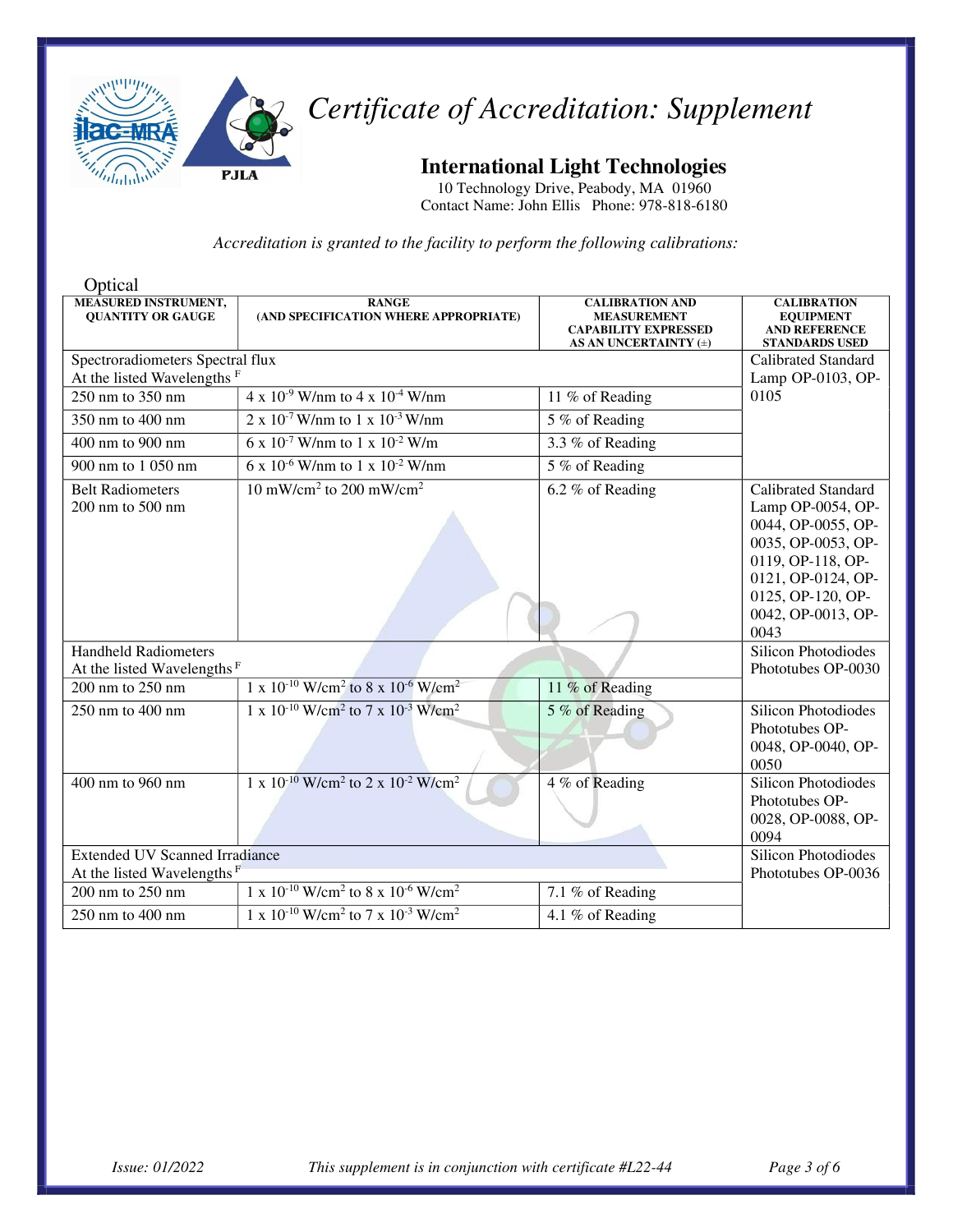

**International Light Technologies**

10 Technology Drive, Peabody, MA 01960 Contact Name: John Ellis Phone: 978-818-6180

| Optical                                                     |                                                                                       |                                                                                                      |                                                                                                                                                       |
|-------------------------------------------------------------|---------------------------------------------------------------------------------------|------------------------------------------------------------------------------------------------------|-------------------------------------------------------------------------------------------------------------------------------------------------------|
| <b>MEASURED INSTRUMENT,</b><br><b>QUANTITY OR GAUGE</b>     | <b>RANGE</b><br>(AND SPECIFICATION WHERE APPROPRIATE)                                 | <b>CALIBRATION AND</b><br><b>MEASUREMENT</b><br><b>CAPABILITY EXPRESSED</b><br>AS AN UNCERTAINTY (±) | <b>CALIBRATION</b><br><b>EQUIPMENT</b><br><b>AND REFERENCE</b><br><b>STANDARDS USED</b>                                                               |
| <b>Irradiance Response</b>                                  |                                                                                       |                                                                                                      | <b>Silicon Photodiodes</b>                                                                                                                            |
| At the listed Wavelengths <sup>F</sup>                      |                                                                                       |                                                                                                      | Phototubes OP-0131                                                                                                                                    |
| 200 nm to 250 nm                                            | $1 \times 10^{-10}$ W/cm <sup>2</sup> to 8 x $10^{-6}$ W/cm <sup>2</sup>              | 11 % of Reading                                                                                      |                                                                                                                                                       |
| $250$ nm to $400$ nm                                        | $1 \times 10^{-10}$ W/cm <sup>2</sup> to $7 \times 10^{-3}$ W/cm <sup>2</sup>         | 4.5 % of Reading                                                                                     | <b>Silicon Photodiodes</b><br>Phototubes OP-<br>0131, OP-0018, OP-<br>0098, OP-0087, OP-<br>0017, OP-0096, OP-<br>0019, OP-0007, OP-<br>0029, OP-0131 |
| 400 nm to 960 nm                                            | $1 \times 10^{-10}$ W/cm <sup>2</sup> to 2 x $10^{-2}$ W/cm <sup>2</sup>              | 3 % of Reading                                                                                       | <b>Silicon Photodiodes</b><br>Phototubes OP-<br>0029, OP-0018, OP-<br>0131                                                                            |
| 960 nm to 1 000 nm                                          | $1 \times 10^{-10}$ W/cm <sup>2</sup> to $1 \times 10^{-4}$ W/cm <sup>2</sup>         | 4.5 % of Reading                                                                                     | <b>Silicon Photodiodes</b><br>Phototubes OP-<br>0029, OP-0131, OP-<br>0002                                                                            |
| 1 000 nm to 1 100 nm                                        | $1 \times 10^{-10}$ W/cm <sup>2</sup> to $1 \times 10^{-4}$ W/cm <sup>2</sup>         | 5 % of Reading                                                                                       | <b>Silicon Photodiodes</b><br>Phototubes OP-<br>0002, OP-0018, OP-<br>0131                                                                            |
| Radiance Response<br>At the listed Wavelengths <sup>F</sup> |                                                                                       |                                                                                                      | Silicon Photodiode<br>OP-0041                                                                                                                         |
| 200 nm to 250 nm                                            | $3 \times 10^{-11}$ W/cm <sup>2</sup> /sr to $3 \times 10^{-6}$ W/cm <sup>2</sup> /sr | 11 % of Reading                                                                                      |                                                                                                                                                       |
| 250 nm to 400 nm                                            | $3 \times 10^{-11}$ W/cm <sup>2</sup> /sr to $3 \times 10^{-3}$ W/cm <sup>2</sup> /sr | 4.5 % of Reading                                                                                     |                                                                                                                                                       |
| 400 nm to 960 nm                                            | $3 \times 10^{-11}$ W/cm <sup>2</sup> /sr to $7 \times 10^{-3}$ W/cm <sup>2</sup> /sr | 3 % of Reading                                                                                       |                                                                                                                                                       |
| 960 nm to 1 000 nm                                          | $3 \times 10^{-11}$ W/cm <sup>2</sup> /sr to $3 \times 10^{-5}$ W/cm <sup>2</sup> /sr | 4.5 % of Reading                                                                                     |                                                                                                                                                       |
| 1 000 nm to 1 100 nm                                        | $3 \times 10^{-11}$ W/cm <sup>2</sup> /sr to $3 \times 10^{-5}$ W/cm <sup>2</sup> /sr | $\overline{5\%}$ of Reading                                                                          |                                                                                                                                                       |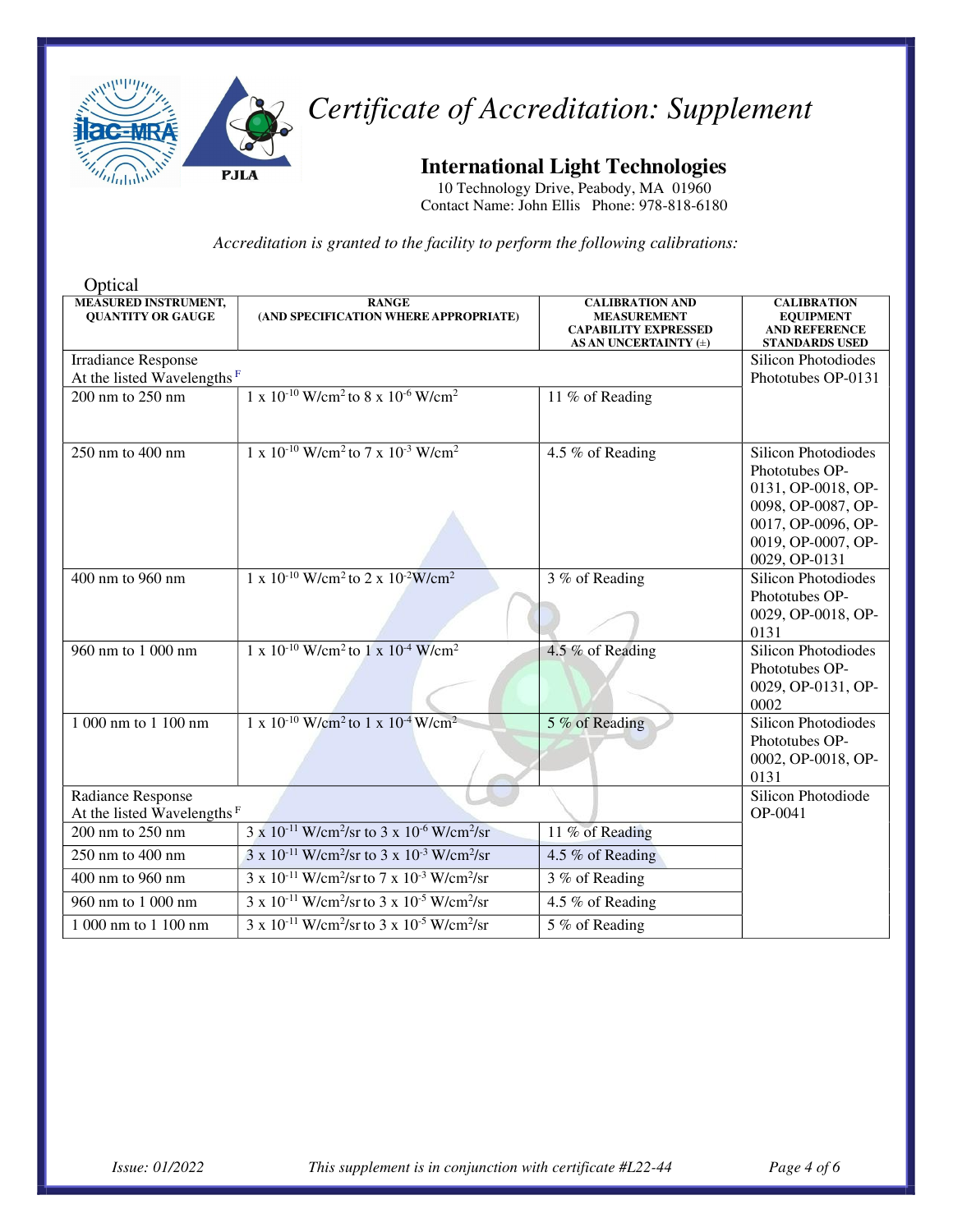

**International Light Technologies**

10 Technology Drive, Peabody, MA 01960 Contact Name: John Ellis Phone: 978-818-6180

| Optical                                                                                                                                     |                                                                 |                                                                                                      |                                                                                         |
|---------------------------------------------------------------------------------------------------------------------------------------------|-----------------------------------------------------------------|------------------------------------------------------------------------------------------------------|-----------------------------------------------------------------------------------------|
| <b>MEASURED INSTRUMENT,</b><br><b>QUANTITY OR GAUGE</b>                                                                                     | <b>RANGE</b><br>(AND SPECIFICATION WHERE<br><b>APPROPRIATE)</b> | <b>CALIBRATION AND</b><br><b>MEASUREMENT</b><br><b>CAPABILITY EXPRESSED</b><br>AS AN UNCERTAINTY (±) | <b>CALIBRATION</b><br><b>EQUIPMENT</b><br><b>AND REFERENCE</b><br><b>STANDARDS USED</b> |
| <b>Radiant Intensity Response</b>                                                                                                           |                                                                 |                                                                                                      | Silicon Photodiode OP-0037                                                              |
|                                                                                                                                             | Based on 125 mm distance. Values vary per application distance. |                                                                                                      |                                                                                         |
| At the listed Wavelengths <sup>F</sup>                                                                                                      |                                                                 |                                                                                                      |                                                                                         |
| $200 \text{ nm}$ to $250 \text{ nm}$                                                                                                        | $1 \times 10^{-8}$ W/sr to $2 \times 10^{-3}$ W/sr              | 11 % of Reading                                                                                      |                                                                                         |
| 250 nm to $400 \ \mathrm{nm}$                                                                                                               | $1 \times 10^{-8}$ W/sr to $1$ W/sr                             | 4.5 % of Reading                                                                                     |                                                                                         |
| 400 nm to 960 nm                                                                                                                            | $1 \times 10^{-8}$ W/sr to 3 W/sr                               | 3 % of Reading                                                                                       |                                                                                         |
| 960 nm to 1 000 nm                                                                                                                          | $1 \times 10^{-8}$ W/sr to $2 \times 10^{-2}$ W/sr              | 4.5 % of Reading                                                                                     |                                                                                         |
| 1 000 nm to 1 100 nm                                                                                                                        | $1 \times 10^{-8}$ W/sr to $2 \times 10^{-2}$ W/sr              | 5 % of Reading                                                                                       |                                                                                         |
| <b>Radiant Power Response</b><br>At the listed Wavelengths <sup>F</sup>                                                                     |                                                                 |                                                                                                      | Silicon Photodiodes OP-<br>0049                                                         |
| 200 nm to 250 nm                                                                                                                            | 4 x 10 <sup>-12</sup> W to 4 x 10 <sup>-7</sup> W               | 11 % of Reading                                                                                      |                                                                                         |
| 250 nm to 400 nm                                                                                                                            | 4 x $10^{-12}$ W to 3 x $10^{-4}$ W                             | 4.5 % of Reading                                                                                     | Silicon Photodiodes OP-                                                                 |
| 960 nm to 1 000 nm                                                                                                                          | $4 \times 10^{-12}$ W to $4 \times 10^{-6}$ W                   | 4.5 % of Reading                                                                                     | 0106                                                                                    |
| 1 000 nm to 1 100 nm                                                                                                                        | 4 x $10^{-12}$ W to 4 x 10 <sup>-6</sup> W                      | 5 % of Reading                                                                                       |                                                                                         |
| 400 nm to 960 nm                                                                                                                            | $4 \times 10^{-12}$ W to 3 x $10^{-3}$ W                        | 3 % of Reading                                                                                       | Silicon Photodiodes OP-<br>0021, OP-0022 OP-0039,<br>OP-0106                            |
| <b>Illuminance Sensitivity</b><br>At the listed Wavelength <sup>F</sup>                                                                     |                                                                 |                                                                                                      | Silicon Photodiode OP-<br>0070                                                          |
| 400 nm to 700 nm                                                                                                                            | $9 \times 10^{-4}$ lx to 20 klx                                 | 2.4 % of Reading                                                                                     |                                                                                         |
| <b>Luminance Sensitivity</b><br>At the listed Wavelengths <sup>F</sup>                                                                      |                                                                 |                                                                                                      | Silicon Photodiode OP-0071                                                              |
| 400 nm to 700 nm                                                                                                                            | 2 x $10^{-4}$ cd/m <sup>2</sup> to 60 kcd/m <sup>2</sup>        | 2.4 % of Reading                                                                                     |                                                                                         |
| Luminous Intensity of a Standard Lamp<br>At the listed Wavelengths <sup>F</sup>                                                             |                                                                 |                                                                                                      | Silicon Photodiode OP-<br>0081                                                          |
| $400$ nm to $700$ nm                                                                                                                        | $3 \times 10^{-7}$ cd to $4 \times 10^{+2}$ cd                  | 2.4 % of Reading                                                                                     |                                                                                         |
| Luminous Intensity Sensitivity<br>Based on 125 mm distance. Values vary per application distance.<br>At the listed Wavelengths <sup>F</sup> |                                                                 |                                                                                                      | Silicon Photodiode OP-0025                                                              |
| 400 nm to 700 nm                                                                                                                            | $1 \times 10^{-7}$ cd to 30 cd                                  | 2.4 % of Reading                                                                                     |                                                                                         |
| <b>Luminous Power Sensitivity</b><br>At the listed Wavelengths $F$                                                                          |                                                                 |                                                                                                      | Silicon Photodiode<br>OP-0072                                                           |
| 400 nm to 700 nm                                                                                                                            | $3 \times 10^{-8}$ lm to $8 \text{ lm}$                         | 2.4 % of Reading                                                                                     |                                                                                         |
| <b>Filter Transmission</b>                                                                                                                  |                                                                 |                                                                                                      | Agilent UV-VIS                                                                          |
| $200 \text{ nm}$ to $1000 \text{ nm}$                                                                                                       | $\frac{1}{6}$ to 100 %                                          | $+/-$ 0.1 % of Reading                                                                               | Spectroscopy<br>OP-0133                                                                 |